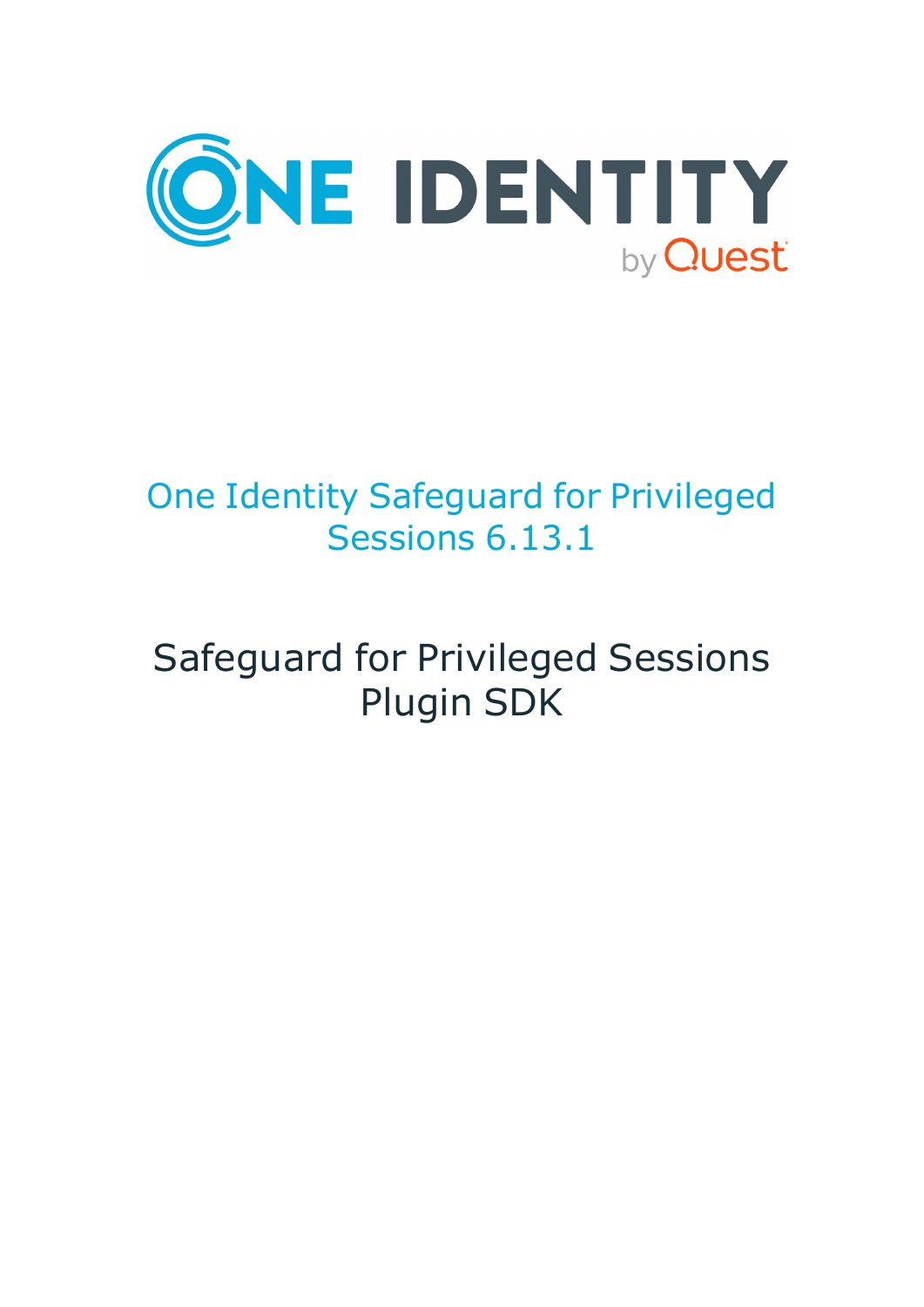#### **Copyright 2022 One Identity LLC.**

#### **ALL RIGHTS RESERVED.**

This guide contains proprietary information protected by copyright. The software described in this guide is furnished under a software license or nondisclosure agreement. This software may be used or copied only in accordance with the terms of the applicable agreement. No part of this guide may be reproduced or transmitted in any form or by any means, electronic or mechanical, including photocopying and recording for any purpose other than the purchaser's personal use without the written permission of One Identity LLC .

The information in this document is provided in connection with One Identity products. No license, express or implied, by estoppel or otherwise, to any intellectual property right is granted by this document or in connection with the sale of One Identity LLC products. EXCEPT AS SET FORTH IN THE TERMS AND CONDITIONS AS SPECIFIED IN THE LICENSE AGREEMENT FOR THIS PRODUCT, ONE IDENTITY ASSUMES NO LIABILITY WHATSOEVER AND DISCLAIMS ANY EXPRESS, IMPLIED OR STATUTORY WARRANTY RELATING TO ITS PRODUCTS INCLUDING, BUT NOT LIMITED TO, THE IMPLIED WARRANTY OF MERCHANTABILITY, FITNESS FOR A PARTICULAR PURPOSE, OR NON-INFRINGEMENT. IN NO EVENT SHALL ONE IDENTITY BE LIABLE FOR ANY DIRECT, INDIRECT, CONSEQUENTIAL, PUNITIVE, SPECIAL OR INCIDENTAL DAMAGES (INCLUDING, WITHOUT LIMITATION, DAMAGES FOR LOSS OF PROFITS, BUSINESS INTERRUPTION OR LOSS OF INFORMATION) ARISING OUT OF THE USE OR INABILITY TO USE THIS DOCUMENT, EVEN IF ONE IDENTITY HAS BEEN ADVISED OF THE POSSIBILITY OF SUCH DAMAGES. One Identity makes no representations or warranties with respect to the accuracy or completeness of the contents of this document and reserves the right to make changes to specifications and product descriptions at any time without notice. One Identity does not make any commitment to update the information contained in this document.

If you have any questions regarding your potential use of this material, contact:

One Identity LLC. Attn: LEGAL Dept 4 Polaris Way Aliso Viejo, CA 92656

Refer to our Web site [\(http://www.OneIdentity.com](http://www.oneidentity.com/)) for regional and international office information.

#### **Patents**

One Identity is proud of our advanced technology. Patents and pending patents may apply to this product. For the most current information about applicable patents for this product, please visit our website at [http://www.OneIdentity.com/legal/patents.aspx.](http://www.oneidentity.com/legal/patents.aspx)

#### **Trademarks**

One Identity and the One Identity logo are trademarks and registered trademarks of One Identity LLC. in the U.S.A. and other countries. For a complete list of One Identity trademarks, please visit our website at [www.OneIdentity.com/legal](http://www.oneidentity.com/legal). All other trademarks are the property of their respective owners.

#### **Legend**

**WARNING: A WARNING icon highlights a potential risk of bodily injury or property** œ **damage, for which industry-standard safety precautions are advised. This icon is often associated with electrical hazards related to hardware.**

**CAUTION: A CAUTION icon indicates potential damage to hardware or loss of data if instructions are not followed.**

SPS Safeguard for Privileged Sessions Plugin SDK Updated - 12 April 2022, 12:38 Version - 6.13.1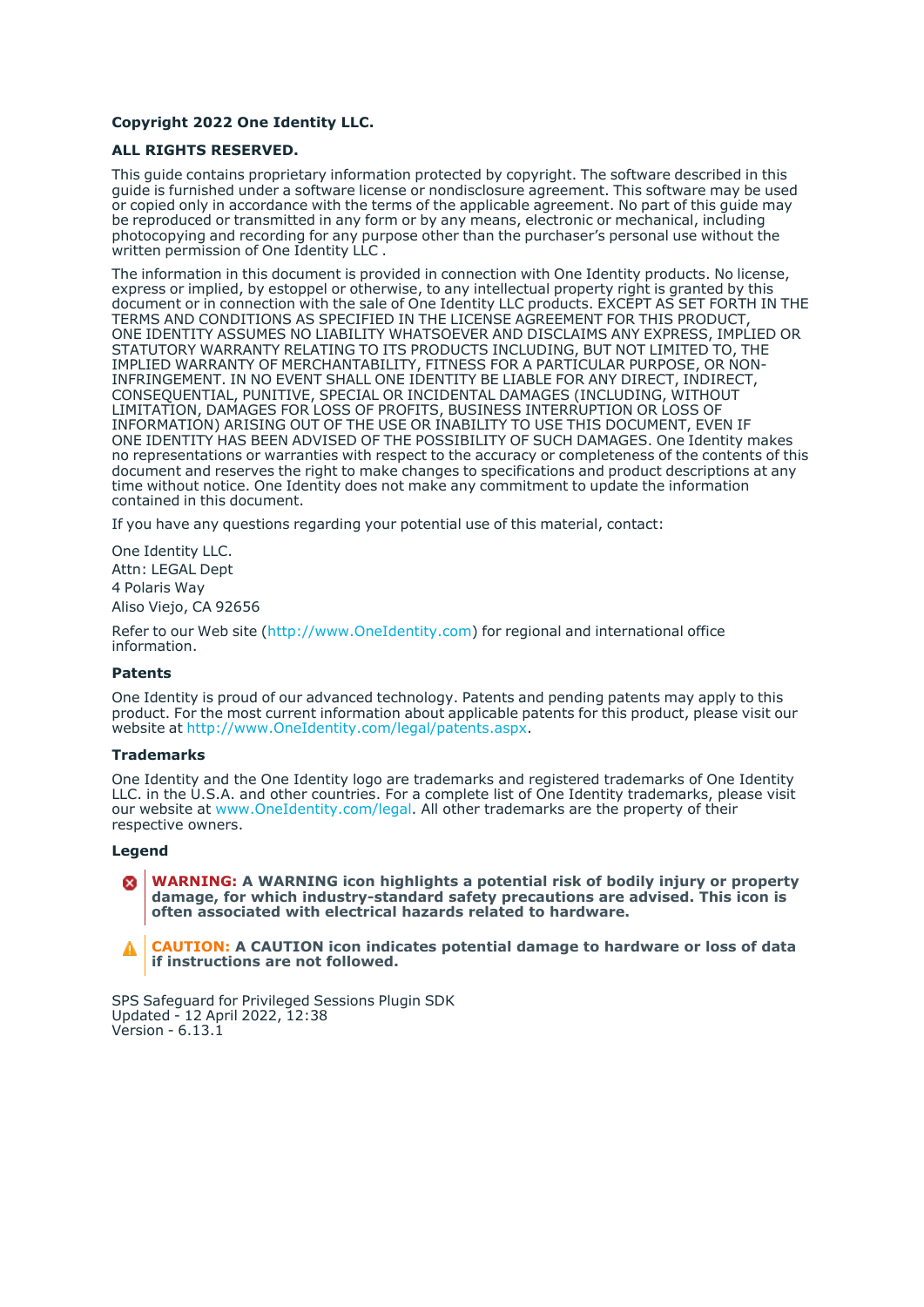### **Contents**

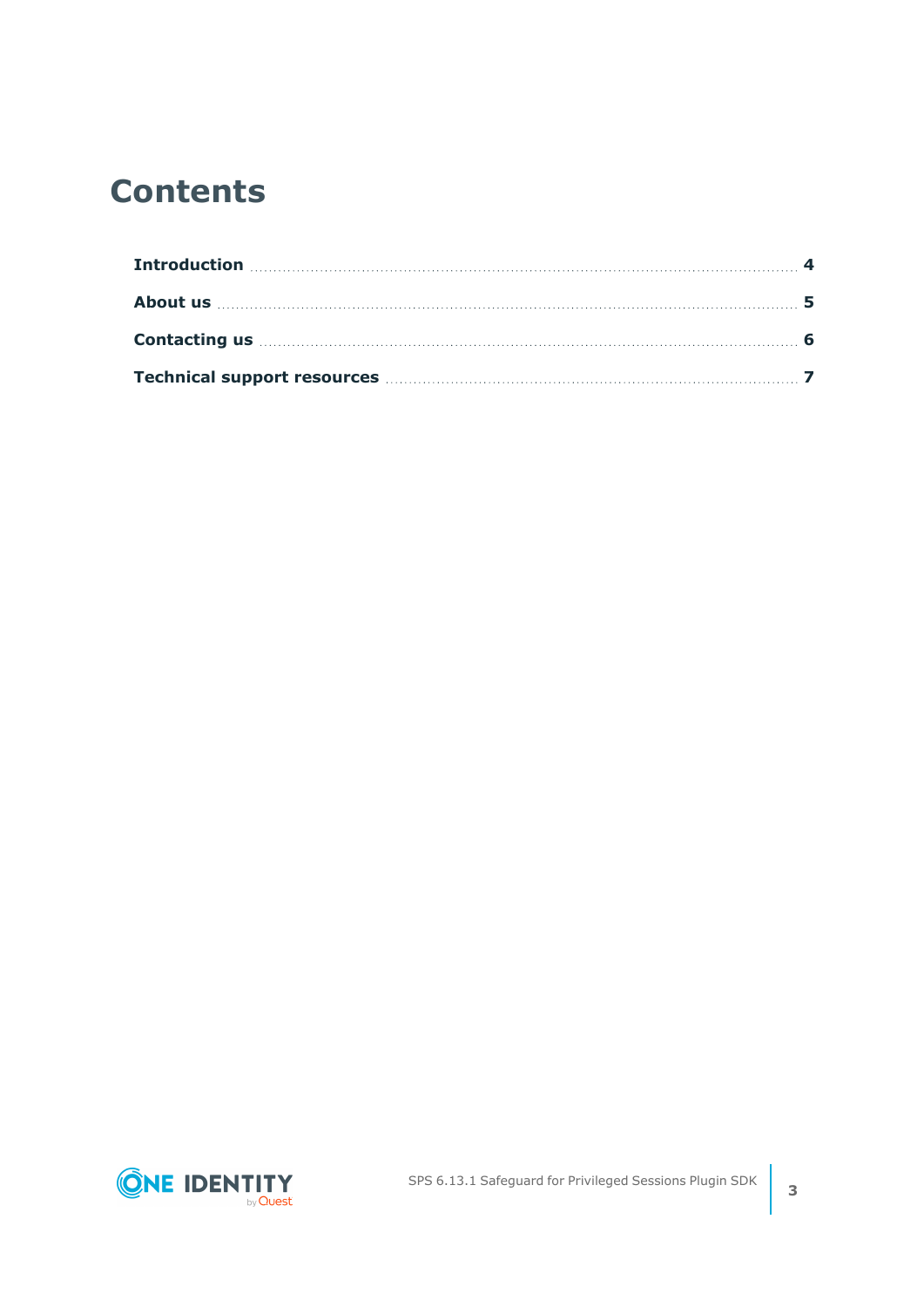### **Introduction**

<span id="page-3-0"></span>You can find the documentation online under the following link: [https://oneidentity.github.io/safeguard-sessions-plugin-sdk/1.6.0/.](https://oneidentity.github.io/safeguard-sessions-plugin-sdk/1.6.0/)

**ONE IDENTITY** by Quest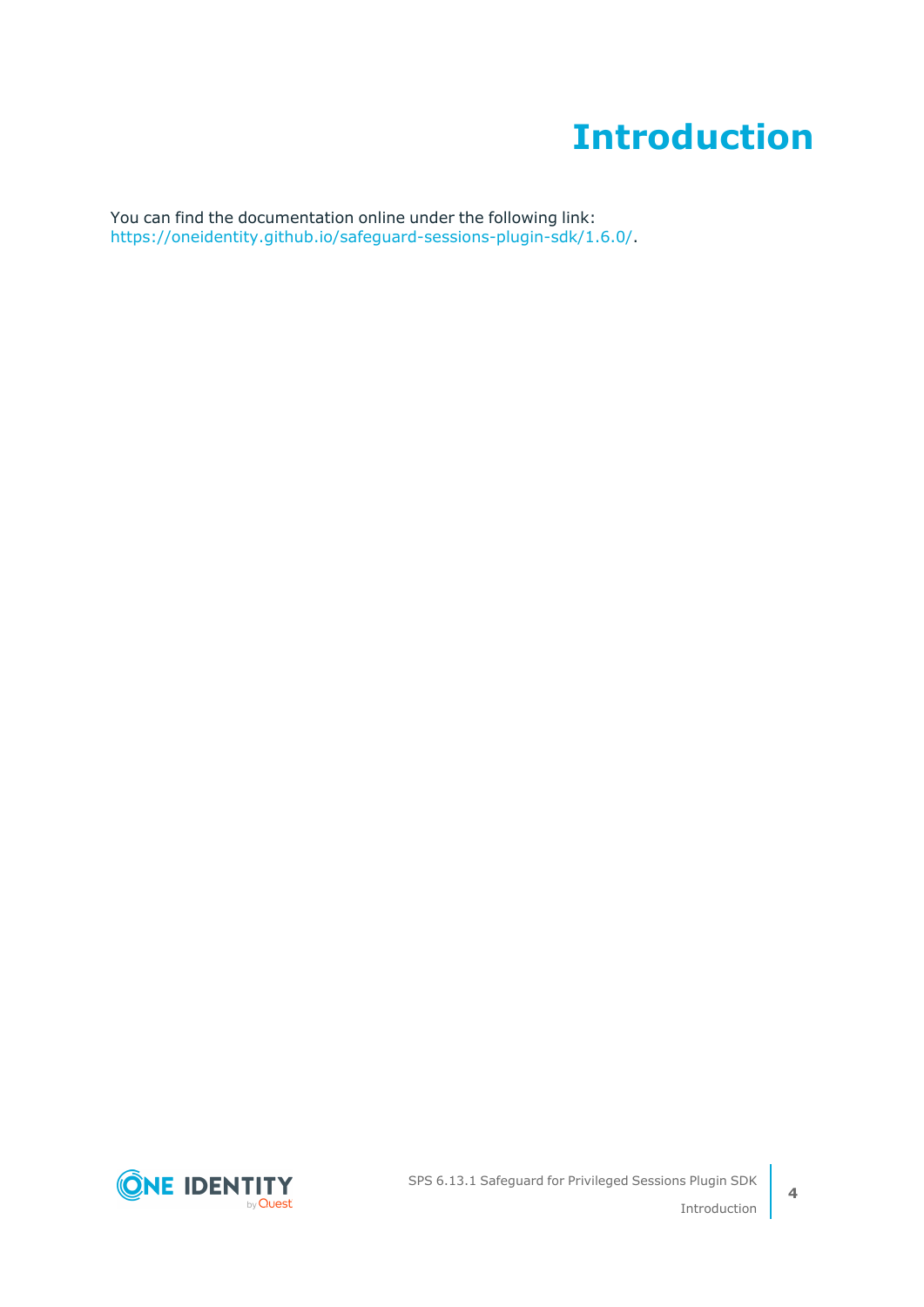<span id="page-4-0"></span>One Identity solutions eliminate the complexities and time-consuming processes often required to govern identities, manage privileged accounts and control access. Our solutions enhance business agility while addressing your IAM challenges with on-premises, cloud and hybrid environments.



**5**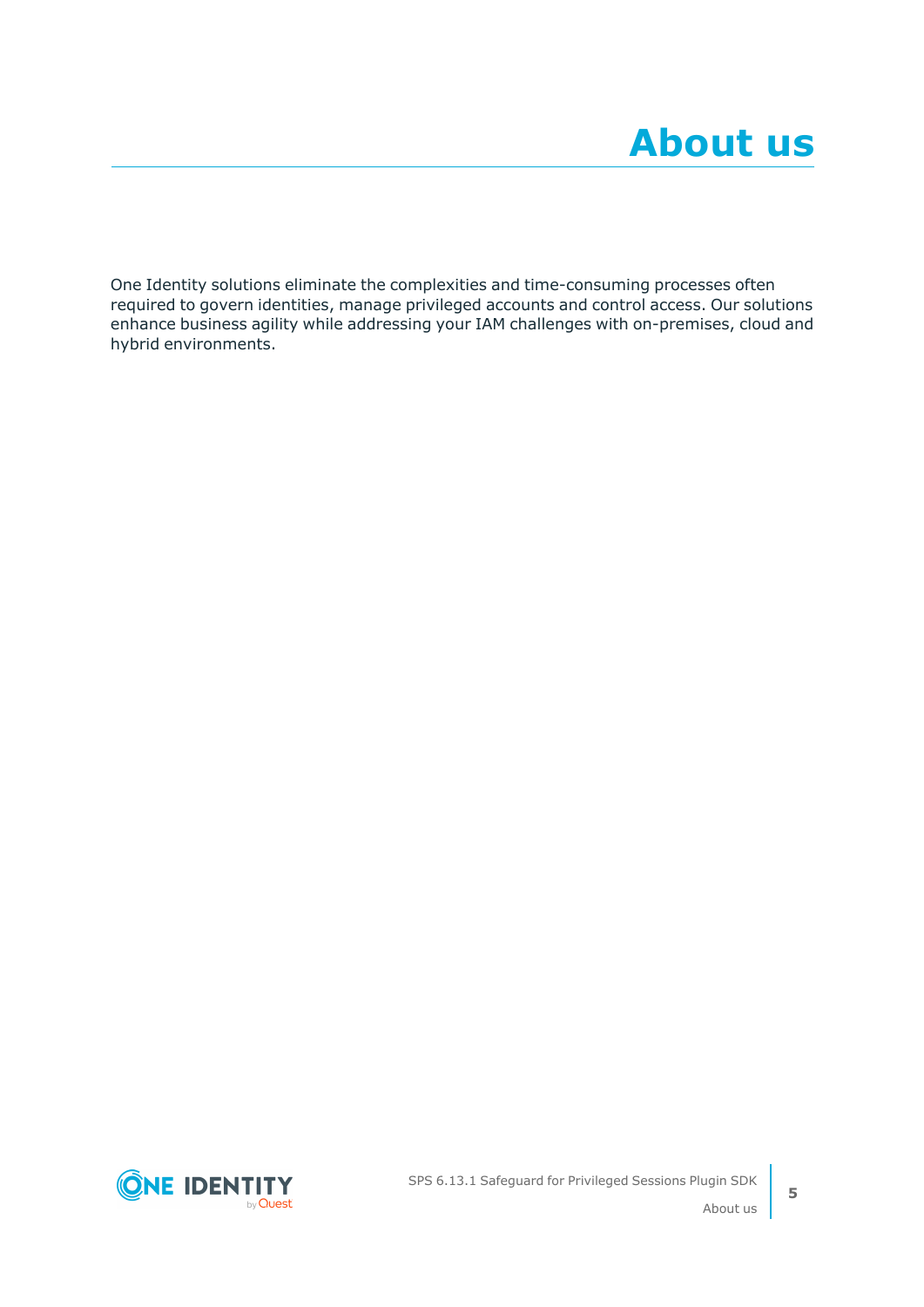### **Contacting us**

<span id="page-5-0"></span>For sales and other inquiries, such as licensing, support, and renewals, visit [https://www.oneidentity.com/company/contact-us.aspx.](https://www.oneidentity.com/company/contact-us.aspx)

**ONE IDENTITY** by **Quest**